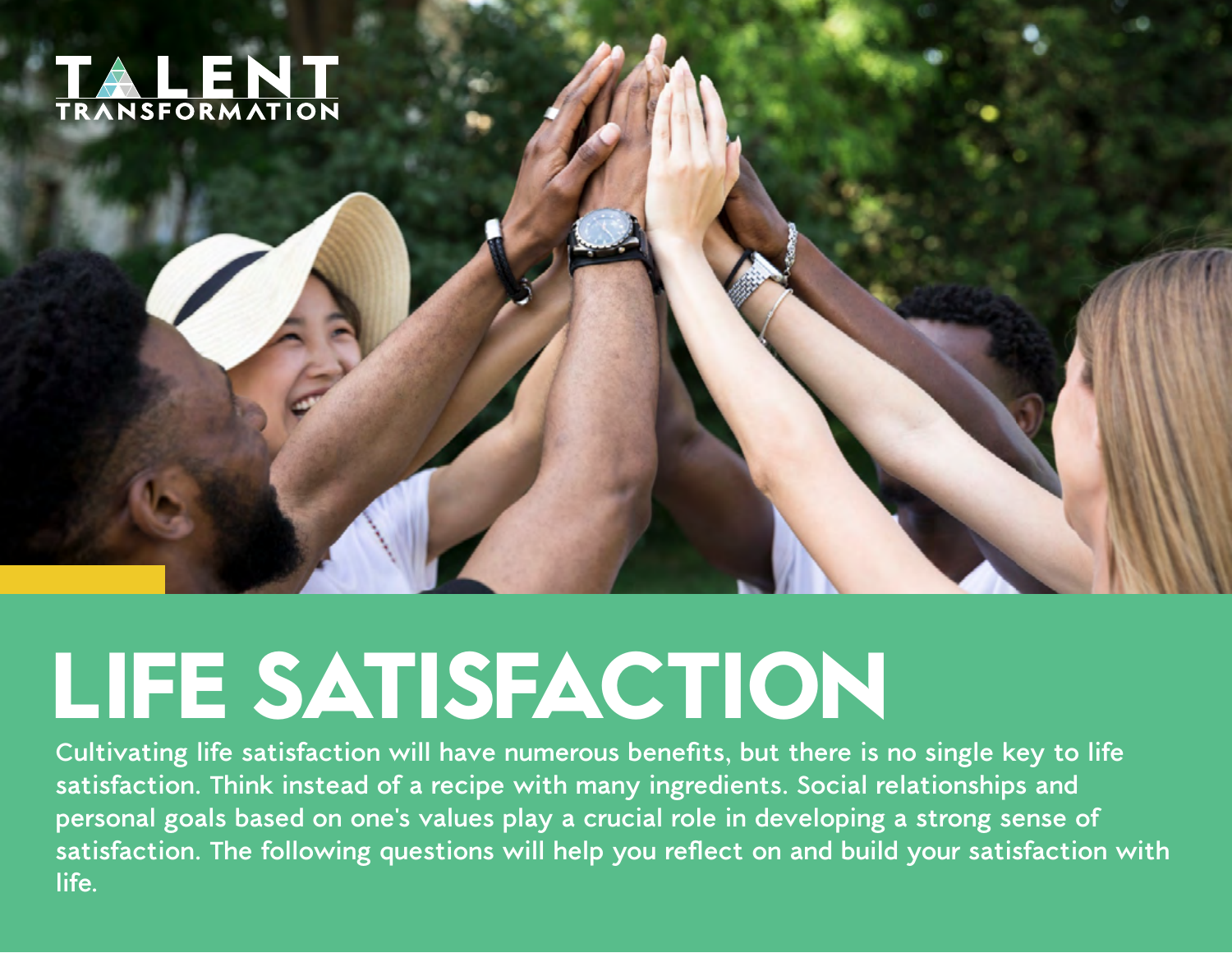**How do you define happiness? What exactly does it mean to you?** 

**Why is achieving happiness important to you?** 

**What brings you the most happiness in your personal life?** 

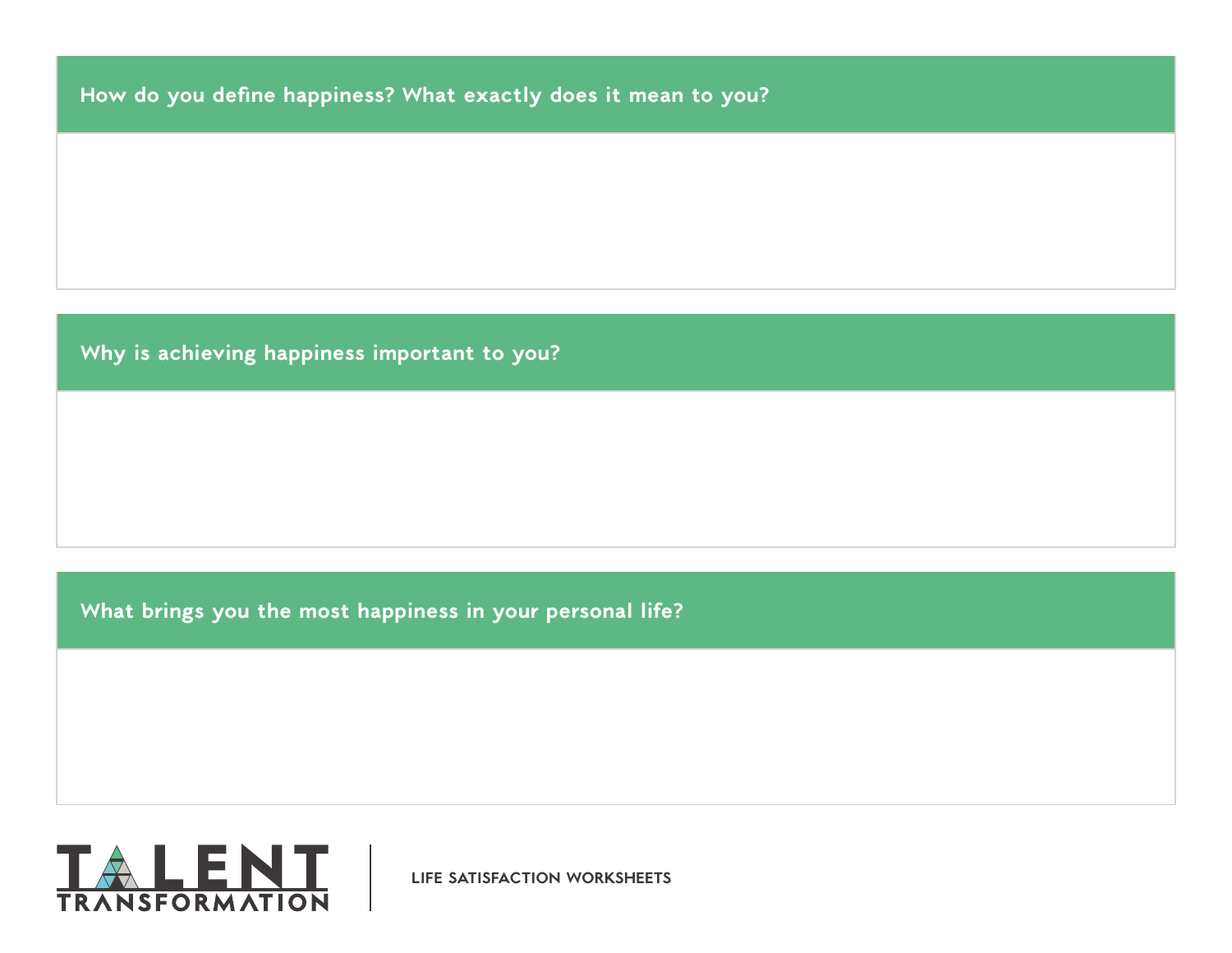**What thoughts, actions, circumstances, or behaviors currently undermine your happiness in your personal life?**

| List three things that make you happy and three things that do not. |  |  |
|---------------------------------------------------------------------|--|--|
|                                                                     |  |  |
|                                                                     |  |  |
|                                                                     |  |  |

**Is there a specific issue that is diminishing your happiness? If so, is this in your per/social life or elsewhere?** 

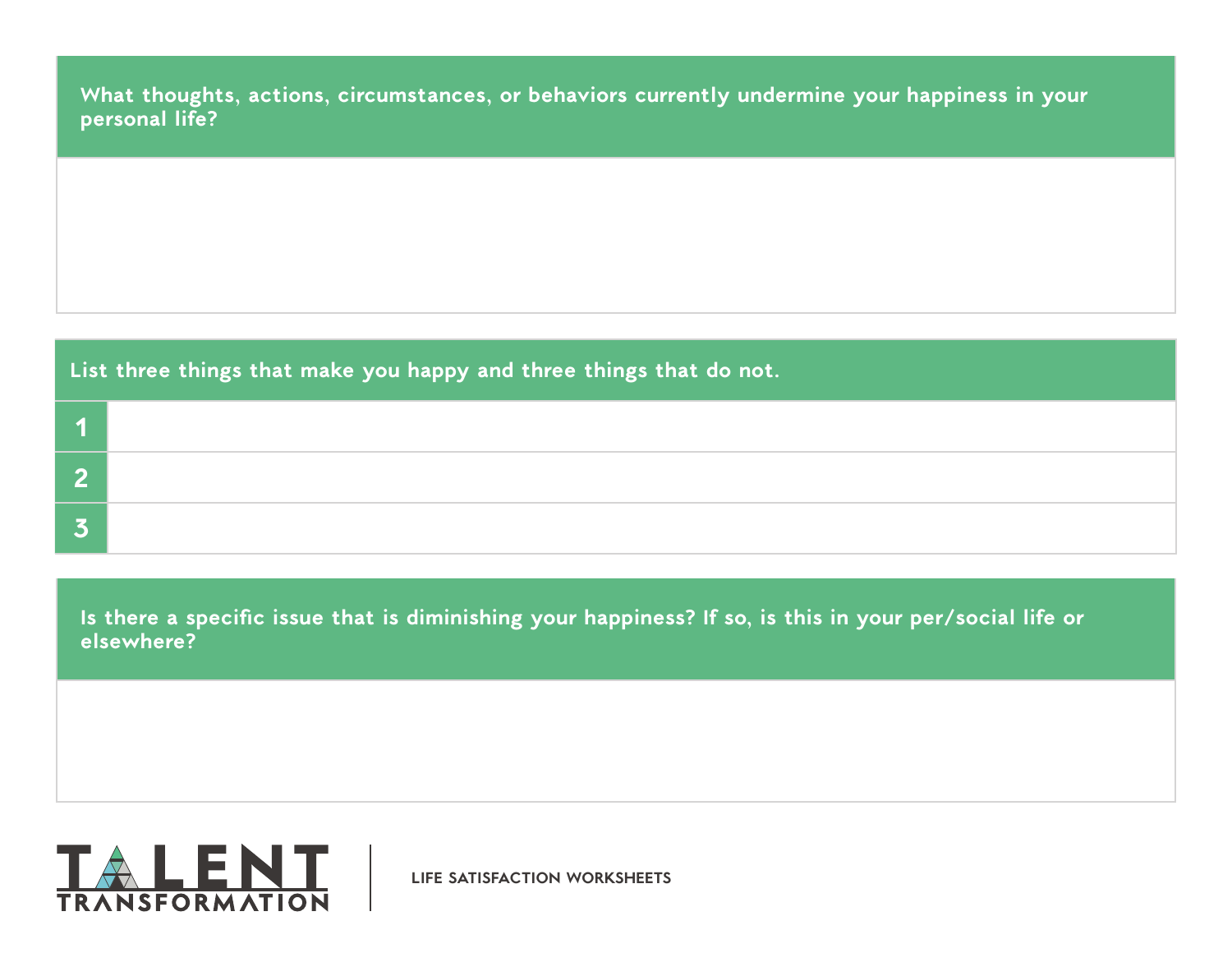**In what ways do you think you invest in your happiness, whether personal or professional?**

**Do you think your happiness will improve if others change their attitudes or behavior? Do you think you can change others and their reactions toward you? If yes, how sure are you that the change will be permanent?** 

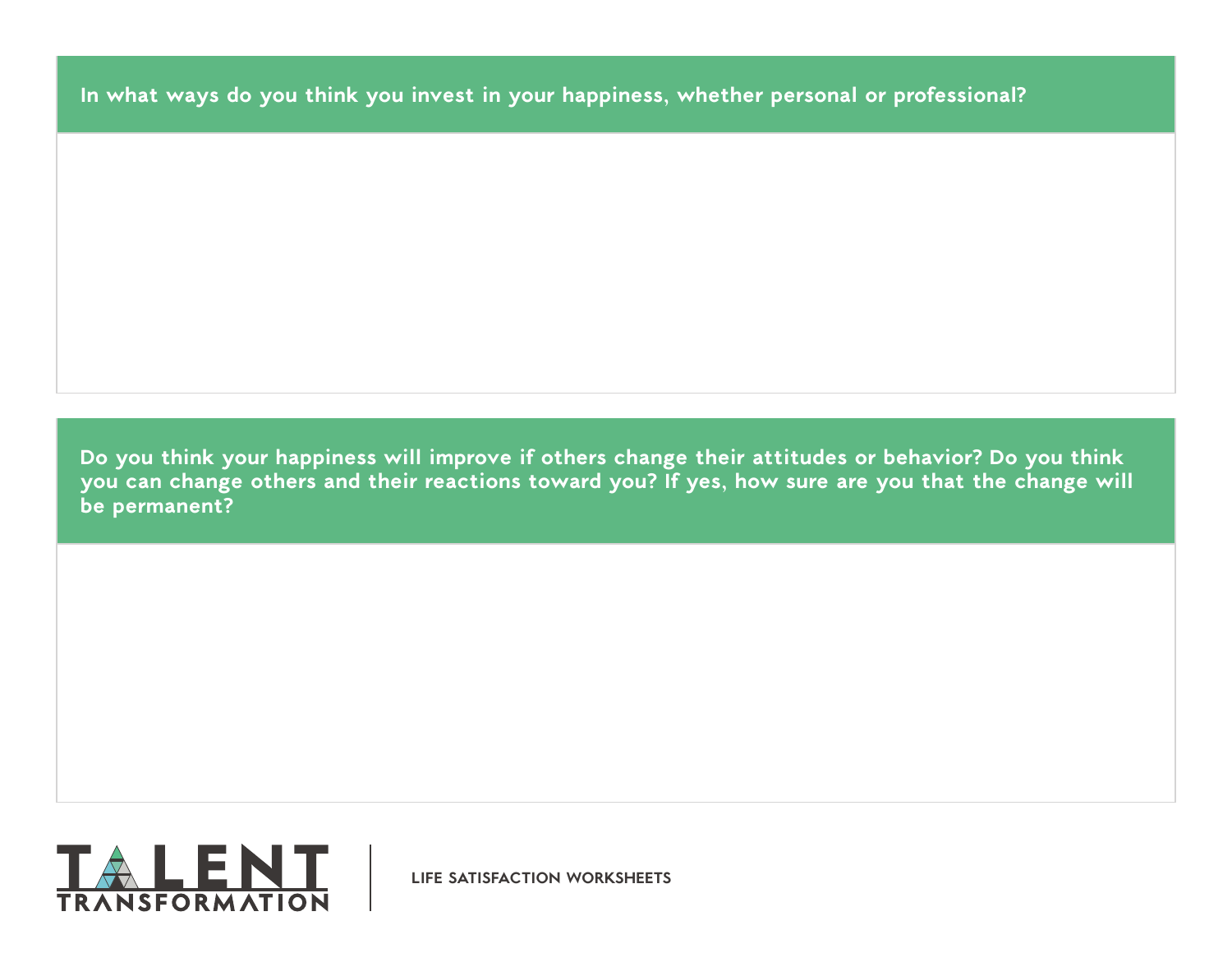**Self-acceptance, empathy, and compassion promote wellbeing and healing from emotional trauma. List five acts or thoughts that can enhance your empathy and compassion toward yourself.**

**Kindness is seen to create positive ripples that affect your social circle, workspace, and other areas of interaction. List five things you can do to show and spread kindness toward others.** 

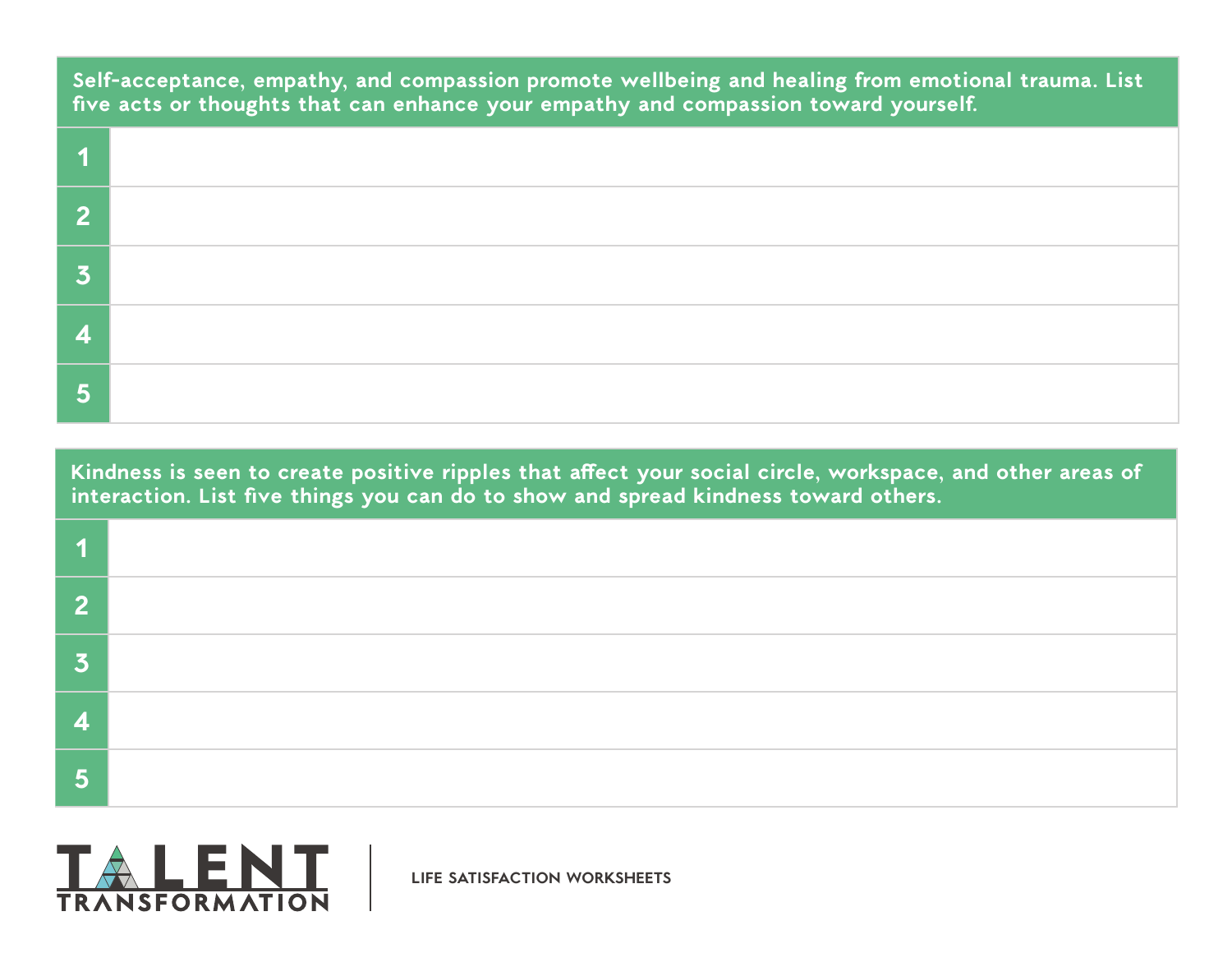**What are some daily rituals that bring comfort and happiness to your life? List a few here (such as eating healthy, exercising, meditating, playing a game with friends etc.)** 

| c. |  |
|----|--|
|    |  |
|    |  |
|    |  |

**What activities and strategies can you develop to experience a deeper sense of happiness and strength in your life?** 

| m |  |
|---|--|
|   |  |
|   |  |
|   |  |